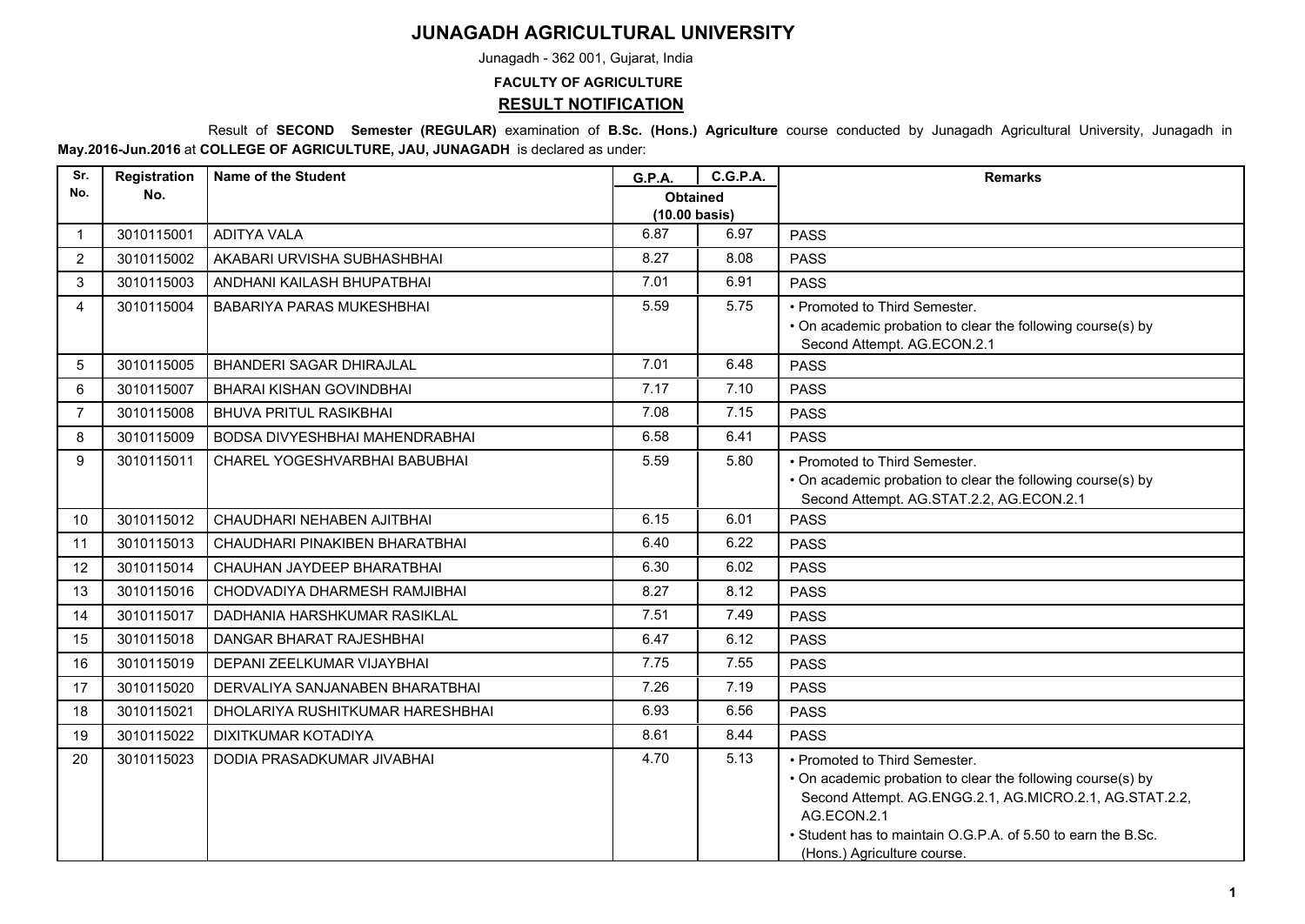| Sr. | Registration | <b>Name of the Student</b>           | <b>G.P.A.</b>           | <b>C.G.P.A.</b> | <b>Remarks</b> |
|-----|--------------|--------------------------------------|-------------------------|-----------------|----------------|
| No. | No.          |                                      | <b>Obtained</b>         |                 |                |
|     |              |                                      | $(10.00 \text{ basis})$ |                 |                |
| 21  | 3010115024   | DODIYA NISHABEN GOVINDBHAI           | 6.04                    | 6.18            | <b>PASS</b>    |
| 22  | 3010115025   | DUDHAGARA RASHMIN DINESHBHAI         | 6.77                    | 6.27            | <b>PASS</b>    |
| 23  | 3010115026   | DUDHATRA RIMABEN SHAILESHBHAI        | 7.82                    | 7.53            | <b>PASS</b>    |
| 24  | 3010115027   | DUDHATRA YASHVANT DINESHBHAI         | 8.08                    | 7.98            | <b>PASS</b>    |
| 25  | 3010115028   | FALDU DHRUTIKA JAYANTIBHAI           | 7.63                    | 7.40            | <b>PASS</b>    |
| 26  | 3010115029   | GAJERA SANKETKUMAR SURESHBHAI        | 8.14                    | 7.99            | <b>PASS</b>    |
| 27  | 3010115030   | <b>GANVIT JIGISHABEN JIVANBHAI</b>   | 7.00                    | 6.76            | <b>PASS</b>    |
| 28  | 3010115031   | <b>GANVIT YASHKUMAR RATILAL</b>      | 5.94                    | 6.12            | <b>PASS</b>    |
| 29  | 3010115032   | GAUSWAMI ABHISHEKGIRI BATUKGIRI      | 6.31                    | 6.58            | <b>PASS</b>    |
| 30  | 3010115033   | <b>GAVLI MALKESHKUMAR SURESHBHAI</b> | 5.81                    | 5.77            | <b>PASS</b>    |
| 31  | 3010115035   | GINOYA TARANGKUMAR JAMANBHAI         | 6.17                    | 6.10            | <b>PASS</b>    |
| 32  | 3010115036   | GOHIL PRUTHVIRAJ MAHENDRABHAI        | 7.57                    | 7.30            | <b>PASS</b>    |
| 33  | 3010115037   | <b>GONDALIYA BHARGAV PARESHBHAI</b>  | 7.10                    | 6.94            | <b>PASS</b>    |
| 34  | 3010115038   | GONDALIYA DHARA JANAKBHAI            | 7.87                    | 7.59            | <b>PASS</b>    |
| 35  | 3010115039   | GUNGUNIYA DARSHANABEN FULSINGBHAI    | 5.80                    | 6.05            | <b>PASS</b>    |
| 36  | 3010115040   | HADIYA VASANBEN JEENABHAI            | 7.07                    | 6.81            | <b>PASS</b>    |
| 37  | 3010115041   | HALPARA MAHESHKUMAR NAVINBHAI        | 5.54                    | 5.67            | <b>PASS</b>    |
| 38  | 3010115042   | HARSODA AKSHAY PRAVINBHAI            | 7.21                    | 6.90            | <b>PASS</b>    |
| 39  | 3010115043   | HILAY DUDHAT                         | 7.88                    | 7.76            | <b>PASS</b>    |
| 40  | 3010115044   | HINSU HIRENKUMAR JAYSUKHBHAI         | 6.70                    | 6.60            | <b>PASS</b>    |
| 41  | 3010115045   | <b>JADAV KOMAL JEEVANBHAI</b>        | 7.80                    | 7.58            | <b>PASS</b>    |
| 42  | 3010115046   | JADEJA VISHRUTIBA JAYENDRASINH       | 7.90                    | 7.65            | <b>PASS</b>    |
| 43  | 3010115047   | <b>JALANDHARA KIRAN DULABHAI</b>     | 6.98                    | 6.88            | <b>PASS</b>    |
| 44  | 3010115048   | JAYKRUSHNDEVSINH GOHIL               | 7.85                    | 7.90            | <b>PASS</b>    |
| 45  | 3010115049   | <b>JIVANI PARTH MANSUKHBHAI</b>      | 7.54                    | 7.38            | <b>PASS</b>    |
| 46  | 3010115050   | <b>JYOTI</b>                         | 7.98                    | 7.90            | <b>PASS</b>    |
| 47  | 3010115051   | KACHHADIA RINKAL JITENDRABHAI        | 6.36                    | 6.31            | <b>PASS</b>    |
| 48  | 3010115052   | KAKADIYA KEVAL RASHIKBHAI            | 6.41                    | 6.30            | <b>PASS</b>    |
| 49  | 3010115053   | KALVAT ADAM MAHAMAD                  | 6.43                    | 6.46            | <b>PASS</b>    |
| 50  | 3010115054   | KANASAGRA JAY RAMESHBHAI             | 8.01                    | 7.82            | <b>PASS</b>    |
| 51  | 3010115055   | KANSAGARA VIVEK DILIPBHAI            | 7.59                    | 7.34            | <b>PASS</b>    |
|     |              |                                      |                         |                 |                |
|     |              |                                      |                         |                 |                |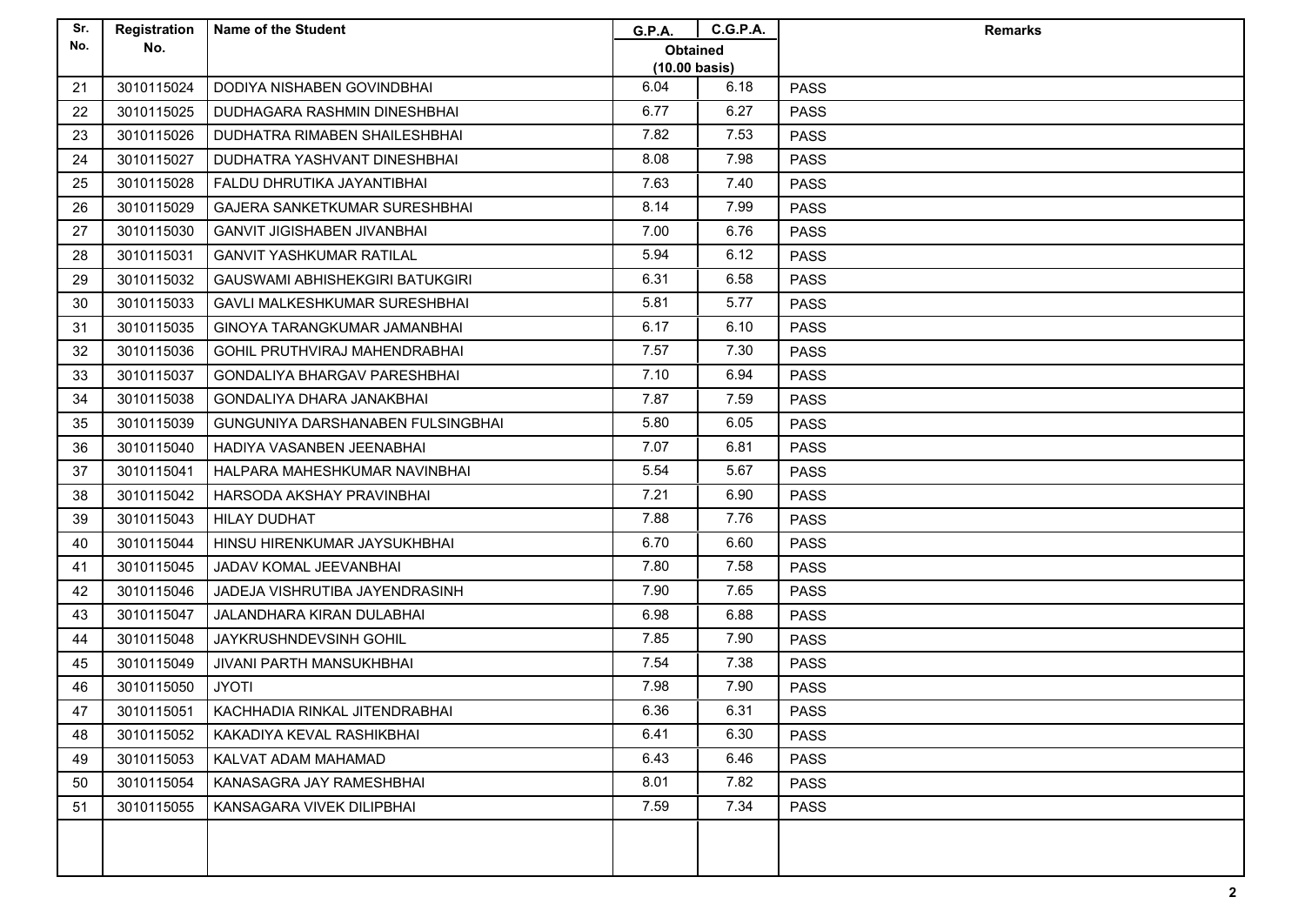| Sr. | Registration | <b>Name of the Student</b>          | <b>G.P.A.</b>                              | <b>C.G.P.A.</b> | <b>Remarks</b>                                                                                                          |
|-----|--------------|-------------------------------------|--------------------------------------------|-----------------|-------------------------------------------------------------------------------------------------------------------------|
| No. | No.          |                                     | <b>Obtained</b><br>$(10.00 \text{ basis})$ |                 |                                                                                                                         |
| 52  | 3010115056   | KANZARIYA SANJAY MAHENDRABHAI       | 5.53                                       | 5.59            | • Promoted to Third Semester.                                                                                           |
|     |              |                                     |                                            |                 | • On academic probation to clear the following course(s) by                                                             |
|     |              |                                     |                                            |                 | Second Attempt. AG.MICRO.2.1                                                                                            |
| 53  | 3010115057   | KHAMBHALA SUMIT SEJABHAI            | 4.77                                       | 5.21            | • Not Promoted to Third Semester.                                                                                       |
|     |              |                                     |                                            |                 | • On academic probation to clear the following course(s) by                                                             |
|     |              |                                     |                                            |                 | Second Attempt. AG.ENGG.2.1, AG.MICRO.2.1, AG.STAT.2.2<br>• To clear the following course(s) of First Semester by Third |
|     |              |                                     |                                            |                 | Attempt. PL.PATH.1.1                                                                                                    |
|     |              |                                     |                                            |                 | • Student has to maintain O.G.P.A. of 5.50 to earn the B.Sc.                                                            |
|     |              |                                     |                                            |                 | (Hons.) Agriculture course.                                                                                             |
| 54  | 3010115058   | KHANDHAR NAYANKUMAR RAMESHBHAI      | 7.35                                       | 7.24            | <b>PASS</b>                                                                                                             |
| 55  | 3010115062   | KHUNT SWATI RASIKBHAI               | 7.27                                       | 7.06            | <b>PASS</b>                                                                                                             |
| 56  | 3010115063   | KOR SARIKA DEVASHIBHAI              | 6.66                                       | 6.42            | <b>PASS</b>                                                                                                             |
| 57  | 3010115064   | LAKHNOTRA DHARMESHKUMAR BHAGVANBHAI | 5.65                                       | 5.80            | <b>PASS</b>                                                                                                             |
| 58  | 3010115065   | MADAM ANKITKUMAR ARJANBHAI          | 7.62                                       | 7.44            | <b>PASS</b>                                                                                                             |
| 59  | 3010115066   | <b>MAHESHBHAI BARAIYA</b>           | 8.59                                       | 8.46            | <b>PASS</b>                                                                                                             |
| 60  | 3010115067   | MAHLA NITIGNAKUMARI SHANTILAL       | 6.39                                       | 6.29            | <b>PASS</b>                                                                                                             |
| 61  | 3010115068   | MAKADIYA DHRUVINKUMAR DIPAKBHAI     | 7.86                                       | 7.80            | <b>PASS</b>                                                                                                             |
| 62  | 3010115069   | MAKWANA KRUPALI NARASIBHAI          | 7.57                                       | 7.41            | <b>PASS</b>                                                                                                             |
| 63  | 3010115070   | MARAKANA HIMANIBEN MAHESHBHAI       | 7.81                                       | 7.54            | <b>PASS</b>                                                                                                             |
| 64  | 3010115071   | <b>MAYURKUMAR</b>                   | 7.22                                       | 7.36            | <b>PASS</b>                                                                                                             |
| 65  | 3010115072   | MODHVADIYA ARBHAM VEJABHAI          | 8.45                                       | 8.40            | <b>PASS</b>                                                                                                             |
| 66  | 3010115073   | MODHVADIYA PRAKASH VEJA             | 8.44                                       | 8.22            | <b>PASS</b>                                                                                                             |
| 67  | 3010115074   | <b>MOHIT KUMAR</b>                  | 8.40                                       | 8.19            | <b>PASS</b>                                                                                                             |
| 68  | 3010115075   | MORI CHIRAGKUMAR KHODABHAI          | 6.69                                       | 7.06            | <b>PASS</b>                                                                                                             |
| 69  | 3010115076   | <b>MS. AMRITA JAIN</b>              | 8.90                                       | 8.72            | <b>PASS</b>                                                                                                             |
| 70  | 3010115077   | <b>MS. KIRAN</b>                    | 7.93                                       | 7.68            | <b>PASS</b>                                                                                                             |
| 71  | 3010115078   | MUCHHADIYA RAVINDRA MERAMBHAI       | 6.76                                       | 6.62            | <b>PASS</b>                                                                                                             |
| 72  | 3010115079   | PAGHADAL ANKIT HARASUKHBHAI         | 8.02                                       | 7.93            | <b>PASS</b>                                                                                                             |
| 73  | 3010115080   | PANARA DHARMIKKUMAR KISHOR          | 7.01                                       | 6.96            | <b>PASS</b>                                                                                                             |
| 74  | 3010115081   | PARMAR HITESH SOMABHAI              | 8.10                                       | 7.61            | <b>PASS</b>                                                                                                             |
| 75  | 3010115082   | PARMAR MANSHIBEN JAYANTIBHAI        | 7.10                                       | 6.81            | <b>PASS</b>                                                                                                             |
| 76  | 3010115083   | PARMAR MAULIKKUMAR KANJIBHAI        | 7.58                                       | 7.40            | <b>PASS</b>                                                                                                             |
| 77  | 3010115084   | PARMAR NILESH DALSUKHBHAI           | 7.07                                       | 6.74            | <b>PASS</b>                                                                                                             |
| 78  | 3010115085   | PATEL ANKUR NARESHBHAI              | 6.11                                       | 6.33            | <b>PASS</b>                                                                                                             |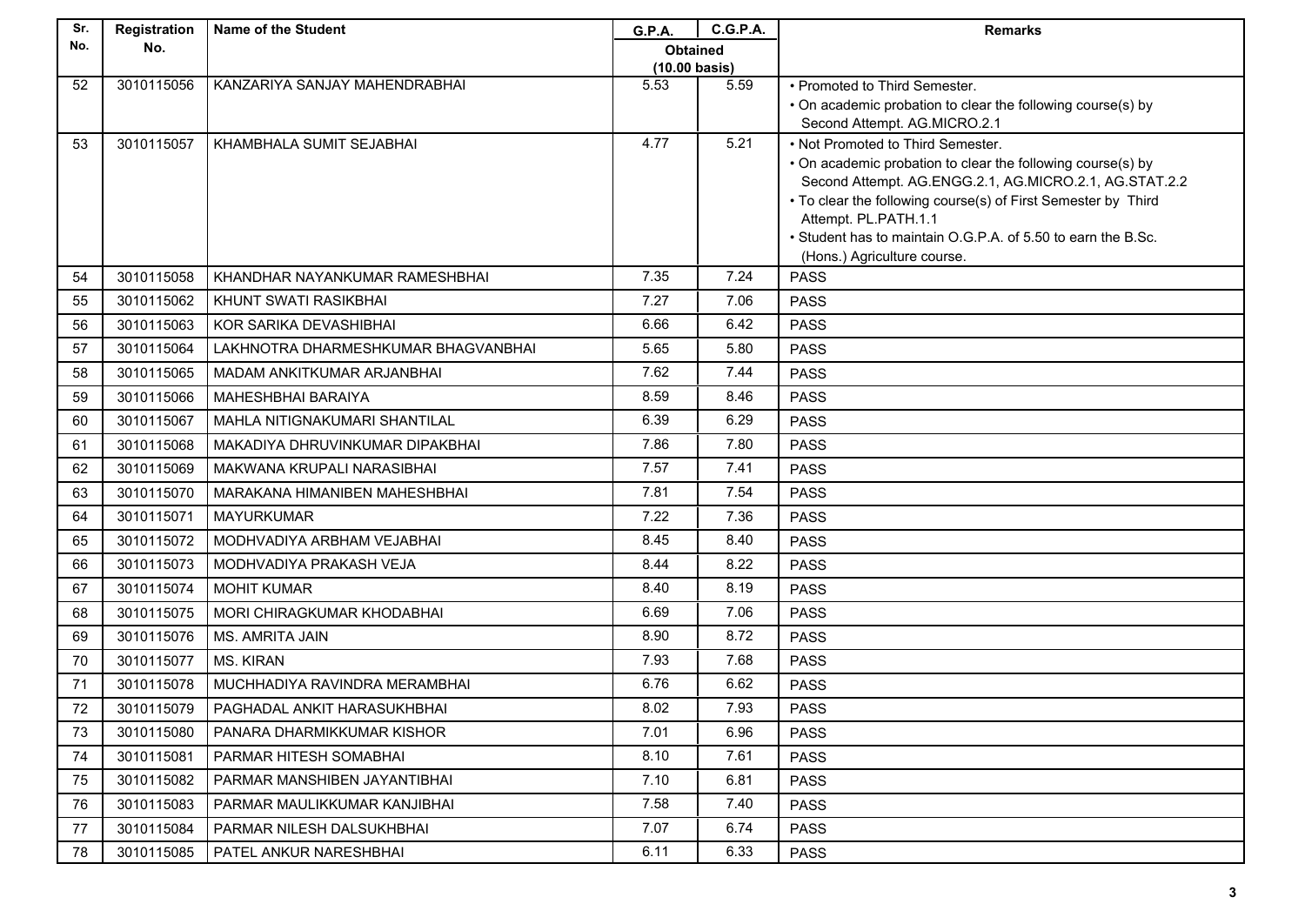| Sr. | Registration | <b>Name of the Student</b>      | <b>G.P.A.</b>           | <b>C.G.P.A.</b> | <b>Remarks</b>                                                                               |
|-----|--------------|---------------------------------|-------------------------|-----------------|----------------------------------------------------------------------------------------------|
| No. | No.          |                                 | <b>Obtained</b>         |                 |                                                                                              |
|     |              |                                 | $(10.00 \text{ basis})$ |                 |                                                                                              |
| 79  | 3010115086   | PATEL KHUSHBU DHANSUKHBHAI      | 5.22                    | 5.41            | • Promoted to Third Semester.<br>• On academic probation to clear the following course(s) by |
|     |              |                                 |                         |                 | Second Attempt. AG.MICRO.2.1, AG.STAT.2.2, AG.CHEM.2.2                                       |
|     |              |                                 |                         |                 | • Student has to maintain O.G.P.A. of 5.50 to earn the B.Sc.                                 |
|     |              |                                 |                         |                 | (Hons.) Agriculture course.                                                                  |
| 80  | 3010115087   | PATEL SHREYA SANJAYBHAI         | 7.67                    | 7.22            | <b>PASS</b>                                                                                  |
| 81  | 3010115088   | RANK NIRIKSHA JAYANTIBHAI       | 7.62                    | 7.42            | <b>PASS</b>                                                                                  |
| 82  | 3010115089   | RUPAPARA SAJANBHAI DHIRAJLAL    | 6.62                    | 6.50            | <b>PASS</b>                                                                                  |
| 83  | 3010115090   | SARADHARA YASHKUMAR CHATURBHAI  | 6.77                    | 6.76            | <b>PASS</b>                                                                                  |
| 84  | 3010115091   | SAVALIYA AVADH MADHUBHAI        | 8.02                    | 7.66            | <b>PASS</b>                                                                                  |
| 85  | 3010115092   | SAVALIYA PARTH MANISHBHAI       | 6.68                    | 6.40            | <b>PASS</b>                                                                                  |
| 86  | 3010115093   | SAVARIYA KALPESHKUMAR ASHOKBHAI | 5.27                    | 5.45            | • Promoted to Third Semester.                                                                |
|     |              |                                 |                         |                 | • On academic probation to clear the following course(s) by                                  |
|     |              |                                 |                         |                 | Second Attempt. AG.ENGG.2.1, AG.STAT.2.2, PBG.2.2                                            |
|     |              |                                 |                         |                 | • Student has to maintain O.G.P.A. of 5.50 to earn the B.Sc.                                 |
| 87  | 3010115094   | SHEKHAT YAKINKUMAR KISHORBHAI   | 7.07                    | 7.14            | (Hons.) Agriculture course.<br><b>PASS</b>                                                   |
| 88  | 3010115095   | <b>SUDHA KUMARI</b>             | 8.17                    | 8.17            | <b>PASS</b>                                                                                  |
| 89  | 3010115096   | TALAVIYA PRIYANSHI LILADHARBHAI | 8.26                    | 7.90            | <b>PASS</b>                                                                                  |
| 90  | 3010115097   | TANK PRIYANKA DHARMESHKUMAR     | 7.12                    | 6.87            | <b>PASS</b>                                                                                  |
| 91  | 3010115098   | THAKKAR TIRTH KIRITBHAI         | 6.86                    | 6.51            | <b>PASS</b>                                                                                  |
| 92  | 3010115099   | THESIYA FORAMBEN AMRUTLAL       | 8.37                    | 8.22            | <b>PASS</b>                                                                                  |
| 93  | 3010115100   | THUMMAR SHWETA DINESHBHAI       | 7.77                    | 7.72            | <b>PASS</b>                                                                                  |
| 94  | 3010115101   | TRADA VRUNDABEN BHAGVANJIBHAI   | 7.82                    | 7.55            | <b>PASS</b>                                                                                  |
| 95  | 3010115102   | UMRETIYA NEVIL KANTIBHAI        | 7.73                    | 7.51            | <b>PASS</b>                                                                                  |
| 96  | 3010115103   | UNDHAD NIKUNJ JENTIBHAI         | 6.23                    | 6.09            | <b>PASS</b>                                                                                  |
| 97  | 3010115104   | USADAD JENISH SURESHBHAI        | 6.99                    | 6.56            | <b>PASS</b>                                                                                  |
| 98  | 3010115105   | USADADIYA NIRALIBEN HARSUKHBHAI | 6.62                    | 6.38            | <b>PASS</b>                                                                                  |
| qq  | 3010115106   | VAGHASIYA BHAVIN POPATBHAI      | 6.03                    | 6.03            | • Promoted to Third Semester.                                                                |
|     |              |                                 |                         |                 | • On academic probation to clear the following course(s) by                                  |
| 100 | 3010115107   | VAGHASIYA NIKUNJ VRUJALALBHAI   | 8.13                    | 7.97            | Second Attempt. AG.ECON.2.1<br><b>PASS</b>                                                   |
| 101 | 3010115108   | VALA DHARABEN RANABHAI          | 7.38                    | 7.20            | <b>PASS</b>                                                                                  |
|     |              | VANIYA NIRAV MANSUKHBHAI        | 6.70                    | 6.65            |                                                                                              |
| 102 | 3010115109   |                                 |                         |                 | <b>PASS</b>                                                                                  |
| 103 | 3010115110   | VANPARIYA KHYATIBEN ARVINDBHAI  | 6.86                    | 6.60            | <b>PASS</b>                                                                                  |
| 104 | 3010115111   | VARU HARSHKUMAR PUNJABHAI       | 6.16                    | 5.92            | <b>PASS</b>                                                                                  |